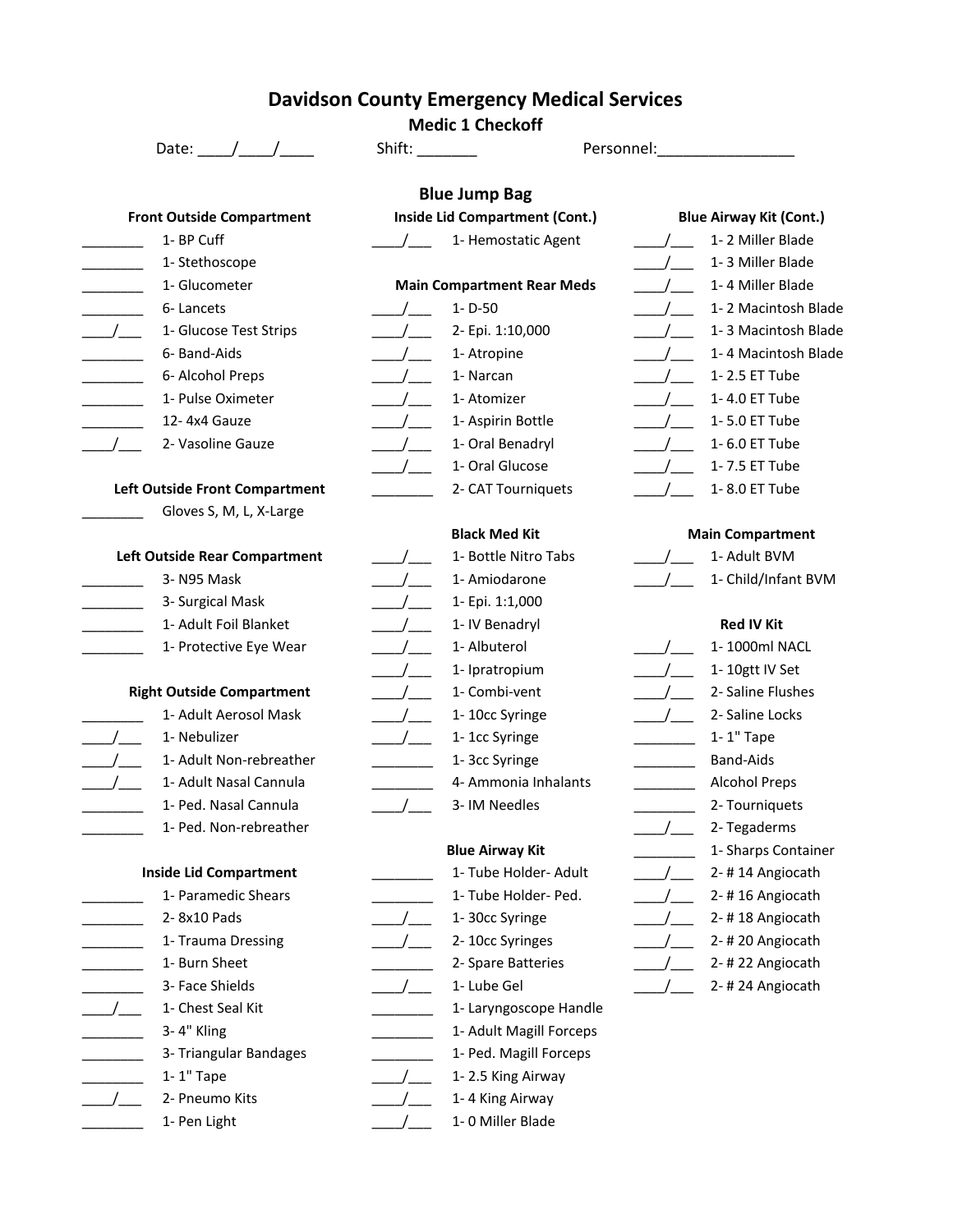## **Truck**

| <b>Front Cab</b>                                    | Rear Cab (Cont.)                                                      | <b>Rear Bed</b>                                        |
|-----------------------------------------------------|-----------------------------------------------------------------------|--------------------------------------------------------|
| Camera                                              | <b>Monitor</b>                                                        | Misc.                                                  |
| Sheetz Fuel Card                                    | <b>Monitor Top Rear</b>                                               | 4 Body Bags                                            |
| <b>GPS</b>                                          | AD Pulse Ox / Ped Sensor                                              | Water Rescue Gear                                      |
| 3- Traffic Vest                                     | 1- Capno Filter Line- ET                                              |                                                        |
| DOT Haz Mat Book                                    | 1- Adult NBP                                                          | <b>Yellow Lid Box</b>                                  |
| Phone Charger                                       | 1- Nail Polish Remover                                                | Jumper Cables                                          |
| <b>Binoculars</b>                                   | <b>Monitor Bottom Rear</b>                                            | <b>Tool Kit</b>                                        |
|                                                     | 1- EKG Paper                                                          | Receiver Hitch w/ Ball                                 |
| <b>Rear Cab</b>                                     | CUFFS, LG AD, PED<br>$\sqrt{2}$                                       | 2- Pediatric Body Bags<br><u> Alban Maria Sa</u>       |
| D- O2 Tank psi:                                     | LG AD LONG<br>$\overline{\phantom{a}}$                                | 2- Infant Body Bags                                    |
|                                                     | <b>Monitor Right Zipper</b>                                           | 1- Bariatric Body Bag                                  |
| <b>Suction Unit</b>                                 | 1- Adult/ Child D-fib Pads<br>$\sqrt{2}$                              |                                                        |
| <b>Suction Unit Works</b><br>Y/N                    | 1- Ped D-fib Pads<br>$\frac{1}{2}$                                    | Passenger Side Compart.                                |
| 1- Yankauer Suction<br>$\frac{1}{2}$                | NBP Cuffs LG Adult & Peds.                                            |                                                        |
| 1-#8 Suction Cath<br>$\frac{\ }{\ }$                | Disposible Cuffs Ad/Ped/Inf ________                                  | <b>Triage Tarps</b>                                    |
| $\frac{1}{1}$<br>1-#14 Suction Cath                 | 1- Capno Cannula Adult<br><u> Liberal College (College College)</u>   | IC Vest                                                |
| 1- Suction Connector<br><u> 1999 - Jan Jan Jawa</u> | 1- Capno Filter Line- ET<br><u> Liberal College (College College)</u> | <b>EMS Command Pack</b><br>$\overline{\phantom{a}}$    |
| 1- Rinse Bottle                                     | <b>Adult Electrodes</b>                                               | <b>Cleaning Supplies</b><br><b>Contract Contract</b>   |
| 1- Charger                                          | Ped Electrodes                                                        | <b>Tow Strap</b><br><u> Liberal College (College )</u> |
|                                                     | Test Load                                                             | Scene Tap<br>$\mathcal{L}^{\text{max}}_{\text{max}}$ . |
| <b>C-Collar Bag</b>                                 | On Scene CPR Protocol                                                 |                                                        |
| 5- Collars                                          |                                                                       |                                                        |
|                                                     |                                                                       |                                                        |
| <b>Ballistic Vest</b>                               |                                                                       |                                                        |
| 2- Vest                                             |                                                                       |                                                        |
|                                                     | <b>Driver Side Compartment</b>                                        |                                                        |
| Give-a-Way Narcan                                   |                                                                       |                                                        |
| 4- Narcan Packets                                   | <b>ME Case</b>                                                        |                                                        |
|                                                     | Ruler                                                                 |                                                        |
| Misc.                                               | <b>Fluid Kits</b>                                                     |                                                        |
| Clip Board                                          | <b>IM Needles</b>                                                     |                                                        |
| Flashlight                                          | <b>Spine Needles</b>                                                  |                                                        |
| Fire Extiguisher                                    | 10cc Syringes                                                         |                                                        |
| Cric Kit<br>$\overline{1}$                          | 30cc Syringes                                                         |                                                        |
| Leather Gloves                                      |                                                                       |                                                        |
| DC Atlas                                            | Misc.                                                                 |                                                        |
| Gloves S, M, L, XL                                  | 2- L, 2- XL and 1- 2XL                                                |                                                        |
|                                                     | <b>Tyvex Suits</b>                                                    |                                                        |
|                                                     | Extra 30cc Syringes                                                   |                                                        |
|                                                     | Extra 10cc Syringes                                                   |                                                        |
|                                                     | S, M, L, XL Goves                                                     |                                                        |

- \_\_\_\_\_\_\_\_ Sharps Container
- $\overline{\phantom{a}}$ Extra ME Kits